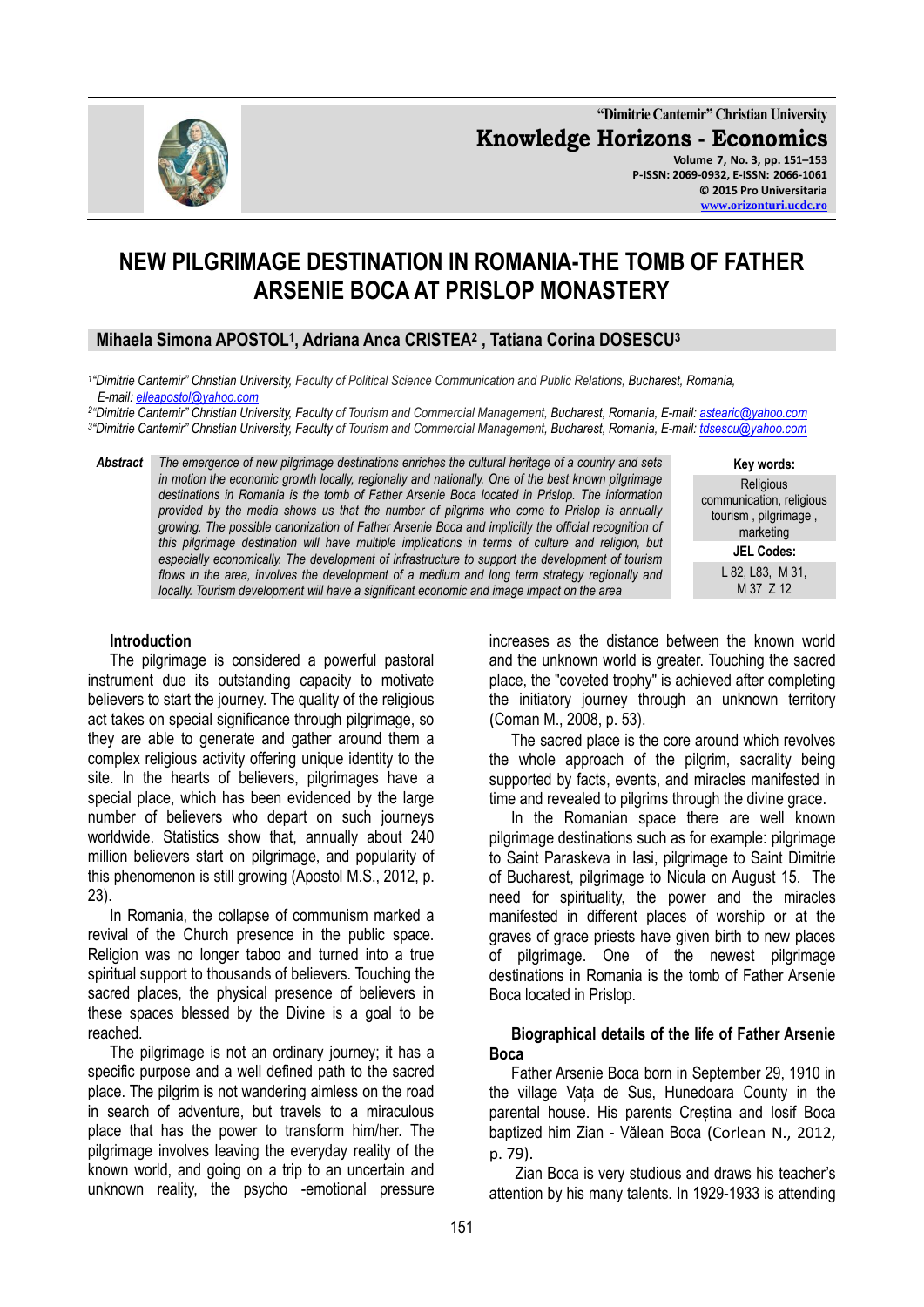the Theological Institute of Sibiu, where he is noted by the teachers and helped in 1933 to join the Institute of Fine Arts of Bucharest, which he graduates in 1938.

In 1939 goes to Mount Athos for a period of three months to experience the spiritual life. The following year he became a monk and received the name of Arsenie, and in 1942 is ordained priest at Sâmbăta de Sus Monastery.

Father Arsenie Boca is investigated and arrested on many occasions due to the religious effervescence which is lit by his presence. The magnitude of the spiritual movement is noticed by Antonescu regime for the alleged links with the Legionnaires, and during the communist period due to his speeches.

In 1948, the Metropolitan Nicolae Balan, in order to protect him sends him abbot to Prislop, a deserted monastery. In Prislop Dometie Manoloache and Antonie Plămădeală became monks.

In 1950, Prislop becomes a convent and Father Arsenie Boca becomes the confessor of the monastery.

Since 1951 Father Arsenie Boca is investigated repeatedly by the Security services, confined sent to the Canal and passes through many areas of detention: Timişoara, Jilava and Oradea. He is released in 1956 without being convicted for his charges.

In 1959 under pressure from the communist authorities Monastery Prislop is abolished, the nuns are banished and Father Arsenie Boca is forbidden to serve as priest.

In 1968, he is ordered to create the interior painting of the church of Drăgănescu where he will work for 15 years.

Since 1969 Father Arsenie Boca is set at Sinaia where the nuns banished from Prislop reorganized a monastic settlement. This is where the Father spent the last years of his life years and passed away on November 28, 1989. He will be buried in the December 4, 1989 at Prislop.

# **Historical importance of Prislop Monastery**

Prislop Monastery is located in Hunedoara, 3 kilometres from the village Silvaşul de Sus. The monastery church, historical monument, documented in the sixteenth century was rebuilt over the foundations of an old church. It is assumed that this area was a hermitage from XIII century, but there is no historical supporting document. It was not until the XV century that the monastery was recorded in documents (1405) due to a record of St. Nicodemus of Tismana.

In 1564 at the command of Zamfira, daughter of Moise Voievod of Wallahia, the monastery's church is built from scratch over the foundations of a much older ruined church.

In 1992, St. John of Prislop, hermit monk who lived in the eighteenth century, is canonized by the

Romanian Orthodox Church. At Prislop, not far from the monastery church, is the cave cut in the rock where the hermit lived and which is accessible to pilgrims.

On December 4, 1989, Father Arsenie Boca was buried at monastery Prislop where he was abbot of the monastery. The death of Father Arsenie Boca was followed by the fall of the communism and the unrestricted access to a religious life. The religious effervescence made Prislop Monastery reborn spiritually and become a popular destination for pilgrims.

# **The pilgrimage impact on Hațeg area**

"*Two villages of Hunedoara, Silvașu de Sus and Silvașiu de Jos, nearby Prislop Monastery, revived economically in the recent years due to the popularity of the place where Father Arsenie Boca was buried*" (Daniel G., 2014). The two villages are located a few kilometres from the monastery and are the only access to the center of pilgrimage. The monastery does not offer accommodation which implicitly made pilgrims to seek accommodation in these villages. The villagers have gradually specialized in offering rural accommodation, local cuisine products and handmade objects that they sell at stalls located in front of the houses. The locals recognize: *Monastery and Father Arsenie Boca are a blessing to us"* (Guţă D., 2014). The number of pilgrims crossing the area is large, the locals are surprised by the range of vehicles crossing the villages: "On weekends, the line of cars heading towards Prislop and returns from there seems endless'' (Gută D., 2014). The winter village is crossed by hundreds of cars, during summer the number of pilgrims exceeds the capacity of localities. The accommodation offered by the villagers is closely related to the area's problems, lack of water and sewerage. The lack of comfort offered by some locals determines low prices; there are villagers who built guesthouses with an offer according to the industry standards. However within a radius of 10 kilometres, the questhouses of Hateg area are taken by storm on weekends.

*"In summer, all the 300 seats in hostels offered in the Haţeg and Silvas area, are occupied most of the time, on weekends, for those going to Prislop. The tourism demand is sometimes greater than the possibility of boarding accommodation" says the mayor of Hațeg, Marcel Goia* ( Guţă D., 2014).

#### **Development of pilgrimage to the tomb of Father Arsenie Boca**

Father Arsenie Boca died on 28 November 1989 and according to the Christian faith this is the date when he ascended to heaven. The time is recorded and for all saints it is being marked in the religious calendar